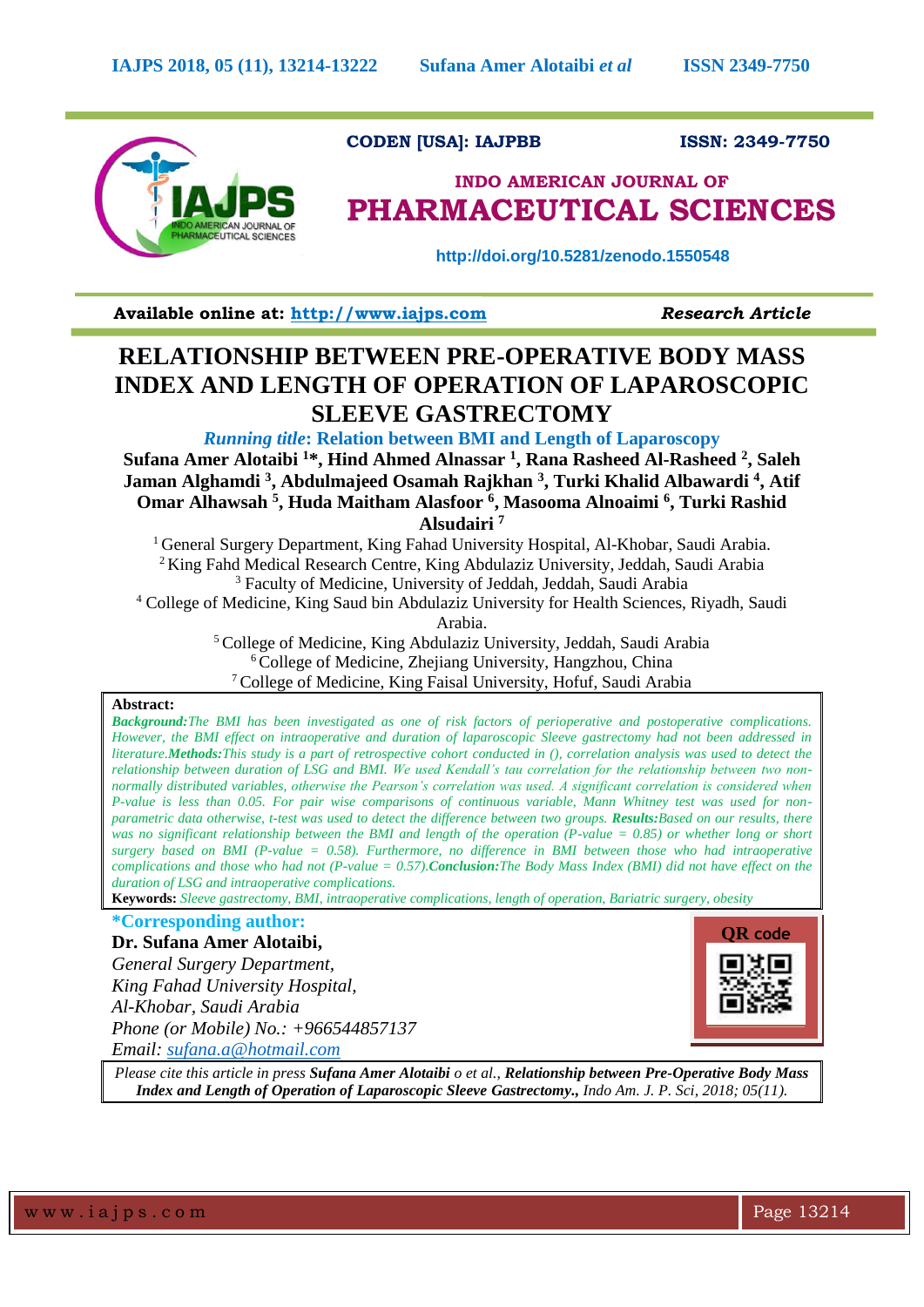## **INTRODUCTION:**

Obesity/overweight is a major health problem that affect over 33% of the world population [1,2]. It is estimated that if there are no plans for intervention, the prevalence of obesity will increase to be 58% by 2030 [3]. The obesity is defined as body mass index (BMI) more than or equal to 30 Kg/m<sup>2</sup>; the BMI is considered as a global determinant of the obesity [4]. Based on BMI, the obesity is classified into three categories starting from class I (moderately obese) to class III (Very severely obese) which is BMI more than 40  $\text{Kg/m}^2$ . The BMI is considered as a risk indicator correlated with the risk of morbidities associated with the obesity [4].

The obesity is now considered as a disease that cause decrease quality of life psychologically and physically with its associated morbidity [5]. The high BMI has multifactorial aetiologies including genetic factors evidenced by the syndromic obesity and environmental factors including the food, infections and socioeconomic factors [6-8]. Diabetes mellitus, hypertension, dyslipidaemia, cardiovascular disorders, osteoarthritis, gall stones and even certain cancers e.g. colon and oesophageal cancers were found to be co-morbid conditions found in obese individual [9,10]. Therefore, obesity has gained a wide spread attention, and call for management plans for the prevention and management of obesity.

The obesity treatment ranges from life style modification, exercises, cognitive behavioural therapy and anti-obesity drugs are mainly the main cornerstones for short term weight loss and overweight individuals [10,11]. However, these treatment options do not allow for the long-term weight reduction in severe cases of obesity. Thus, Bariatric surgery is considered the most suitable option for these cases [12,13]. It was found that bariatric surgery and was effective in decreasing mortality by 25% to 50% and morbidities as well [14].

Despite the effectiveness of bariatric surgery, there is still a specific condition that should be fulfilled for a patient to have a bariatric surgery. A complete history of weight loss should be documented for these patients, BMI more than  $35 \text{ Kg/m}^2$  with evident co-morbidities and no risks prevents the surgery are the main indications for the bariatric surgery [15,16].

Bariatric surgeries have many types and procedures; one of the most common types is laparoscopic sleeve gastrectomy (LSG). Since 2003, the LSG has been used as a stand-alone surgery treatment for obesity [19-19]. It is the second most common type after the laparoscopic

Roux-en-Y gastric bypass. The technique is simple and easily achieves the target weight and decreasing morbidities with fewer complications. In addition, the complication after the surgery is less in LSG. Since 2013, there are reports indicating that it has surpassed the laparoscopic Roux-en-Y gastric bypass [18-22].

The main mechanism in LSG depends on resection of the fundus that secrets Ghrelin resulting in significant reduction of its secretion and decreasing appetite of the patients [23,19].

Despite its effectiveness, there are reported complications including acute complications e.g. haemorrhage, abscess, and staple line leak while chronic complications include nutritional deficiency, gastroesophageal reflux and stricture  $24$ . One of the main risk factors of these complications is BMI of the patients. It was found that increase BMI was associated with the high risk of leakage. Furthermore, high BMI was associated with gastroesophageal reflux, one of the most common complications after LSG. There is a wellestablished relationship between BMI and LSG complications [25-29].

The relationship between the BMI and intraoperative complications of the LSG has not been investigated much in literature. There was no study in literature discussed the effect of BMI on the duration of LSG. Understanding the risks associated with the increase in BMI is considered crucial for the choice of suitable procedure for the patient and estimating risk/benefit relationships for obese patients.

### **METHODS:**

This study is a part of retrospective cohort in King Fahad University Hospital in Al-Khobar, Saudi Arabia from May 2015 to June 2016 that was approved by the IRB committee of the hospital on January 2015.

## **Patient recruitments**

All the patients consented. All the procedures were conducted based on the declaration of Helsinki.

Detailed history from each patient was obtained including marital status, nationality, history of diseases and previous cholecystectomy. Preoperative and post-operative total bilirubin, Amylase, Lipase, Alkaline phosphatase, Cholesterol, Triglycerides, LDL, HDL and haemoglobin A1C were obtained.

## **Statistical techniques**

We used Shapiro-Wilk test for continuous variables to check the normality distribution. The results were presented as mean  $\pm$  standard deviation for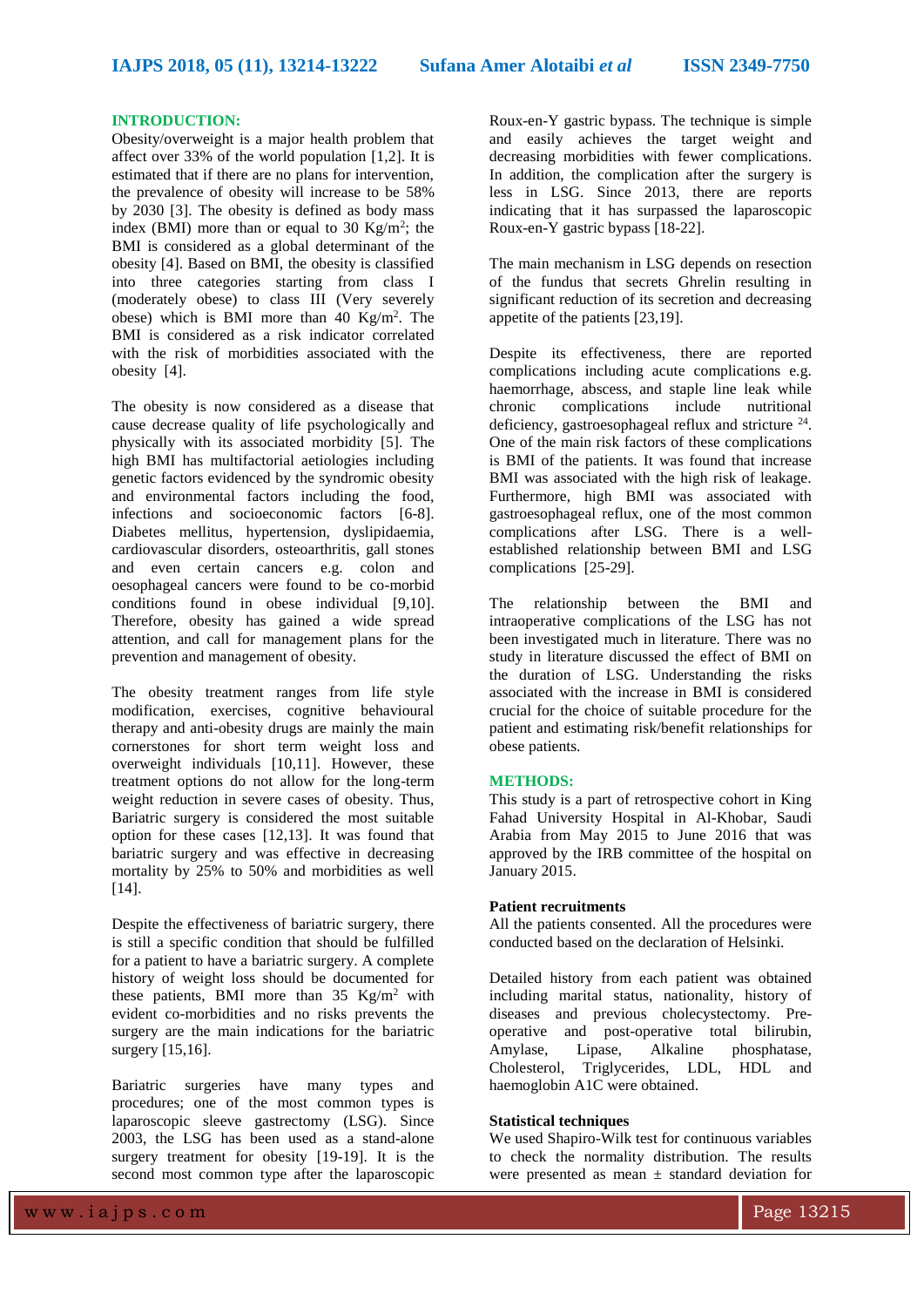continuous variables that were normally distributed or as median and interquartile range (IQR) for continuous variables whose distribution was not normal. Categorical variables were presented as frequencies and percentages. The missing data were imputed by K nearest neighbors using  $K = 3$ . We used Kendall's tau correlation for the relationship between two non-normally distributed variables; otherwise the Pearson's correlation was used. A significant correlation is considered when *P-value* is less than 0.05. For pair wise comparisons of continuous variable, Mann Whitney test was used for non-parametric data otherwise, ttest was used to detect the difference between two groups.

Based on the relationship between the variables, a linear regression analysis was used if the scatter plots showed linear relationship between the two variables. If no linear relationship found, an appropriate regression model was used. All analyses were conducted in R 3.3.4

#### **RESULTS:**

## **Patients' characteristics**

174 patients were included in the cohort, of them, 123 patients were female. The mean age was 31.82 years old. The median BMI was 46.15, there was no significant difference between male and females BMI (P-value  $= 0.54$ ). The median duration of the surgery was 85.5 minutes; two patients had

intraoperative complications while only one patient had conversion surgery. The laboratory tests were in normal range Table 1

**Relationship between BMI and duration of LSG** We classified the duration of the LSG into two classes based on the median: more than 85 minutes and less than 85 minutes. We found no significant difference in the duration based on the BMI of the patients (P-value  $= 0.58$ ) Figure 1. There was nonsignificant week correlation between BMI and duration of LSG ( $r = 0.014$ , P-value = 0.85) Figure 2. Since there is no correlation, no possible regression model could be applied.

## **Relationship between BMI and intraoperative complication of LSG**

Two cases had intraoperative complication; one had difficult intubation and hypoxia while the other had intraoperative bleeding. There was no significant difference between the patients who had intraoperative complications and those who have not (P-value  $= 0.57$ ) Figure 3.

## **Relationship between BMI and intraoperative conversion from bypass to LSG**

One case had intraoperative conversion from bypass to LSG, there was no significant difference between the patient who had conversion and who started as LSG from the beginning (P-value  $= 0.86$ ) Figure 4.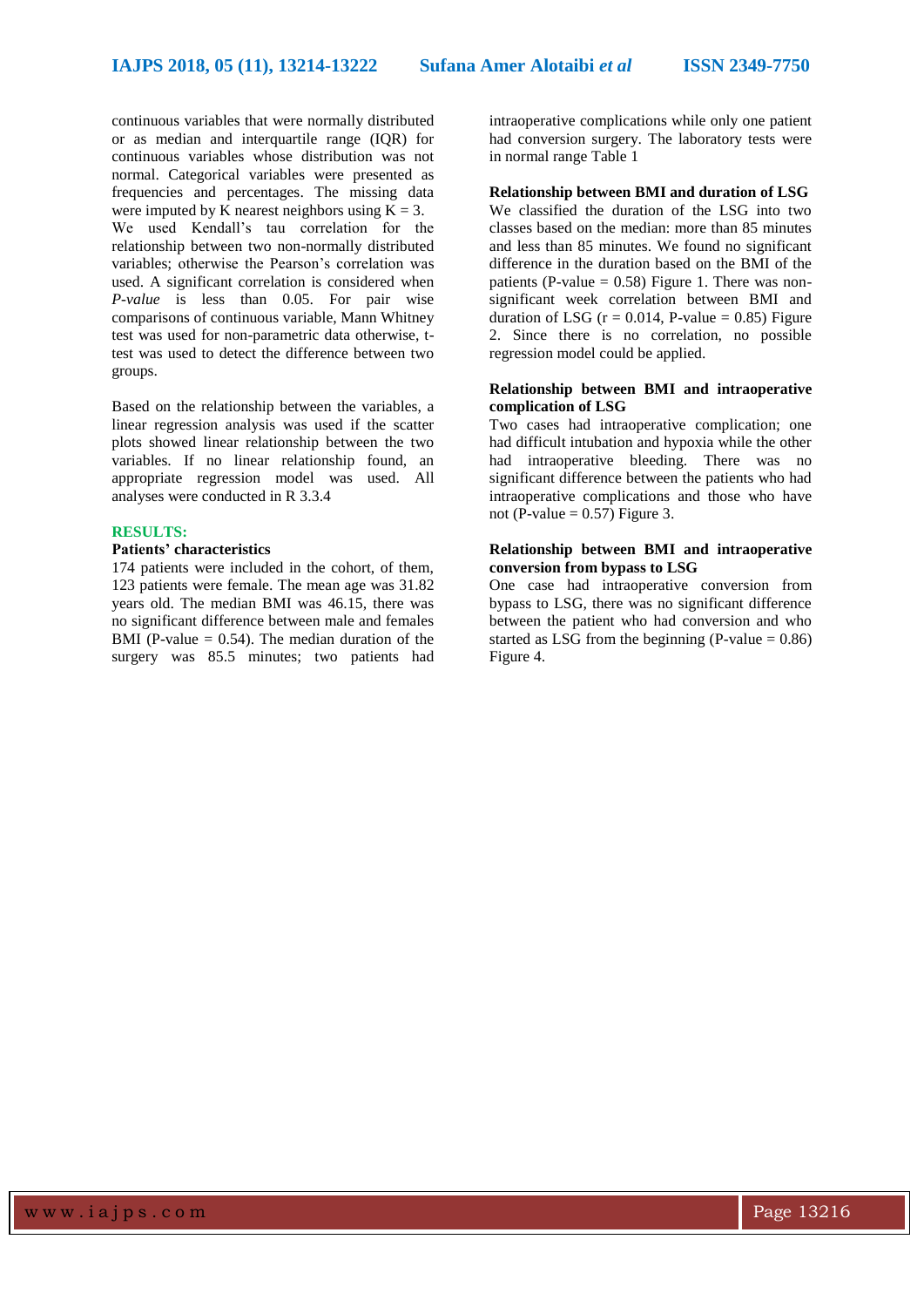|                                                                                                       | $\ldots$ $\ldots$ $\ldots$ $\ldots$ $\ldots$ $\ldots$ $\ldots$ $\ldots$ | Overall                 |
|-------------------------------------------------------------------------------------------------------|-------------------------------------------------------------------------|-------------------------|
|                                                                                                       |                                                                         | 174                     |
| n<br>Age (mean (SD))                                                                                  |                                                                         | 31.82(8.91)             |
| Sex $(\%)$                                                                                            | Female                                                                  | 123(70.7)               |
|                                                                                                       | Male                                                                    | 51(29.3)                |
| Marital status (%)                                                                                    | Married                                                                 | 77 (44.3)               |
|                                                                                                       | Single                                                                  | 97 (55.7)               |
| Nationality (%)                                                                                       | Egypt                                                                   |                         |
|                                                                                                       | Jordan                                                                  | 10(5.7)<br>4(2.3)       |
|                                                                                                       | Kuwait                                                                  | 1(0.6)                  |
|                                                                                                       | Non-Saudi                                                               | 1(0.6)                  |
|                                                                                                       | Palestine                                                               |                         |
|                                                                                                       | Saudi                                                                   | 1(0.6)                  |
|                                                                                                       |                                                                         | 152 (87.4)              |
|                                                                                                       | Sudan                                                                   | 1(0.6)                  |
|                                                                                                       | Syria                                                                   | 3(1.7)                  |
|                                                                                                       | Yemen                                                                   | 1(0.6)                  |
| Concomitant cholecystectomy (%)                                                                       | N <sub>o</sub>                                                          | 162(93.1)               |
|                                                                                                       | Yes                                                                     | 12(6.9)                 |
| Intra-operative Complications (%)                                                                     | $\rm No$                                                                | 171 (98.8)              |
|                                                                                                       | Yes                                                                     | 2(1.2)                  |
| Conversion (%)                                                                                        | $\rm No$                                                                | 172 (99.4)              |
|                                                                                                       | Yes                                                                     | 1(0.6)                  |
| Diabetes mellitus (%)                                                                                 | $\rm No$                                                                | 153 (88.4)              |
|                                                                                                       | Yes                                                                     | 20(11.6)                |
| Hyperlipidaemia (%)                                                                                   | N <sub>o</sub>                                                          | 157 (90.2)              |
|                                                                                                       | Yes                                                                     | 17(9.8)                 |
| Hypertension (%)                                                                                      | $\rm No$                                                                | 156 (90.7)              |
|                                                                                                       | Yes                                                                     | 16(9.3)                 |
| Previous cholecystectomy (%)                                                                          | $\rm No$                                                                | 162 (94.2)              |
|                                                                                                       | Yes                                                                     | 10(5.8)                 |
| Height (median [IQR])                                                                                 |                                                                         | 163.00 [157.38, 169.00] |
| Weight (median [IQR])                                                                                 |                                                                         | 127.00 [110.00, 142.50] |
| BMI (median [IQR])                                                                                    |                                                                         | 46.15 [42.50, 52.08]    |
|                                                                                                       |                                                                         |                         |
| Total Bilirubin (median [IQR])                                                                        |                                                                         | $0.30$ [0.30, 0.40]     |
| Amylase (median [IQR])                                                                                |                                                                         | 43.00 [33.50, 56.00]    |
| Lipase (median [IQR])                                                                                 |                                                                         | 95.00 [28.00, 126.00]   |
| Alkaline phosphatase (median [IQR])                                                                   |                                                                         | 90.00 [73.00, 104.75]   |
| Cholesterol (median [IQR])                                                                            |                                                                         | 181.00 [166.00, 205.00] |
| Triglycerides (median [IQR])                                                                          |                                                                         | 105.00 [65.00, 142.00]  |
| LDL (median [IQR])                                                                                    |                                                                         | 123.00 [105.50, 142.50] |
| HDL (median [IQR])                                                                                    |                                                                         | 41.00 [36.00, 50.00]    |
| HBA1C (median [IQR])                                                                                  |                                                                         | 6.10 [5.57, 6.85]       |
| Duration of operation (mins) (median [IQR])                                                           |                                                                         | 85.50 [70.00, 110.00]   |
| LDL: low density lipoproteins, HDL: high density lipoproteins, HBA1C: glycated haemoglobin, BMI: body |                                                                         |                         |
| mass index                                                                                            |                                                                         |                         |

*Table 1. The characteristics of patients undergoing Laparoscopic sleeve gastrectomy*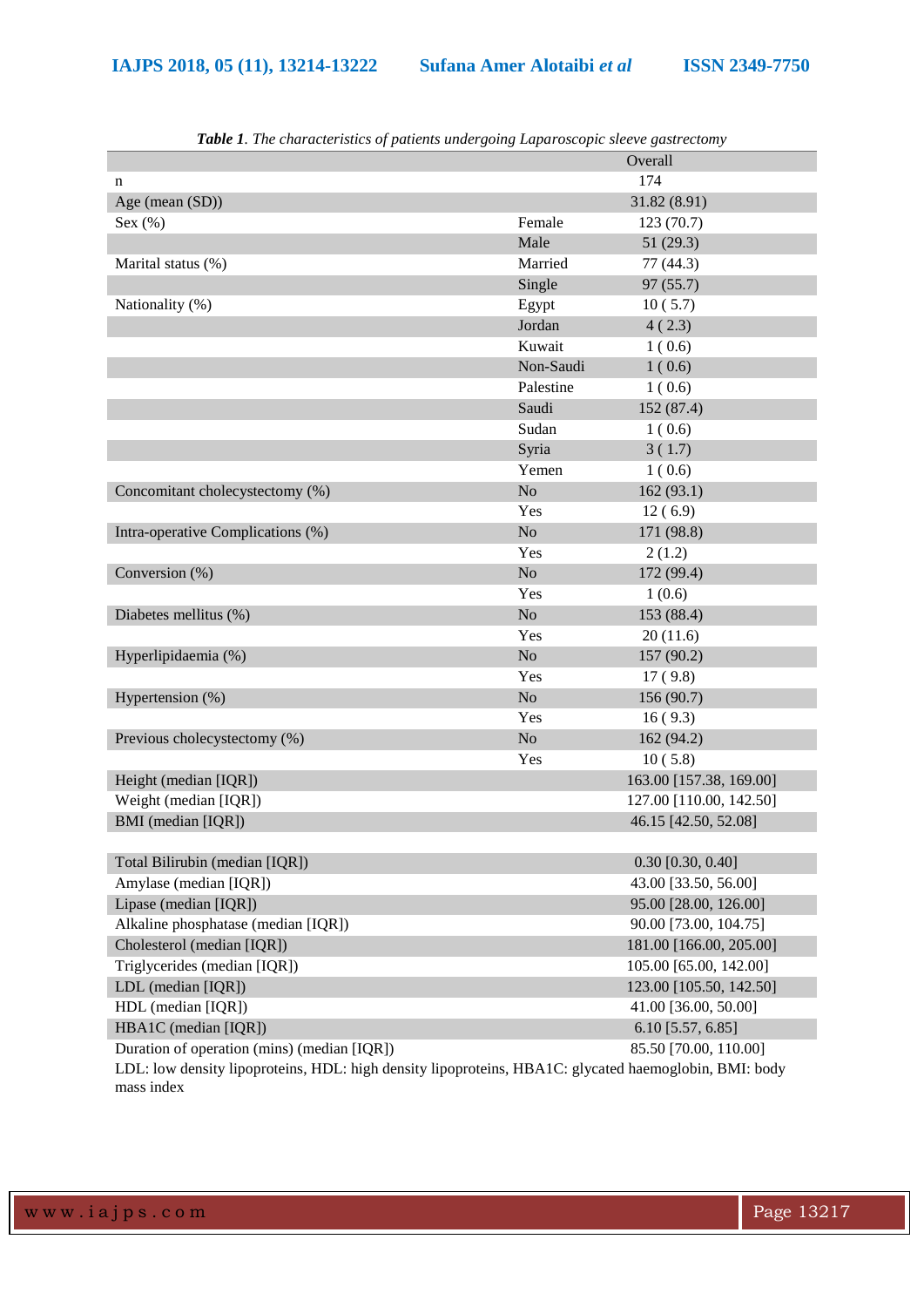

**Figure 1.** The comparison between BMI in the two categories of the duration of LSG.



**Figure 2**. the scatter plot shows the correlation between the duration of LSG and BMI, the figure also shows the distribution of each variable. The regression line is considered horizontal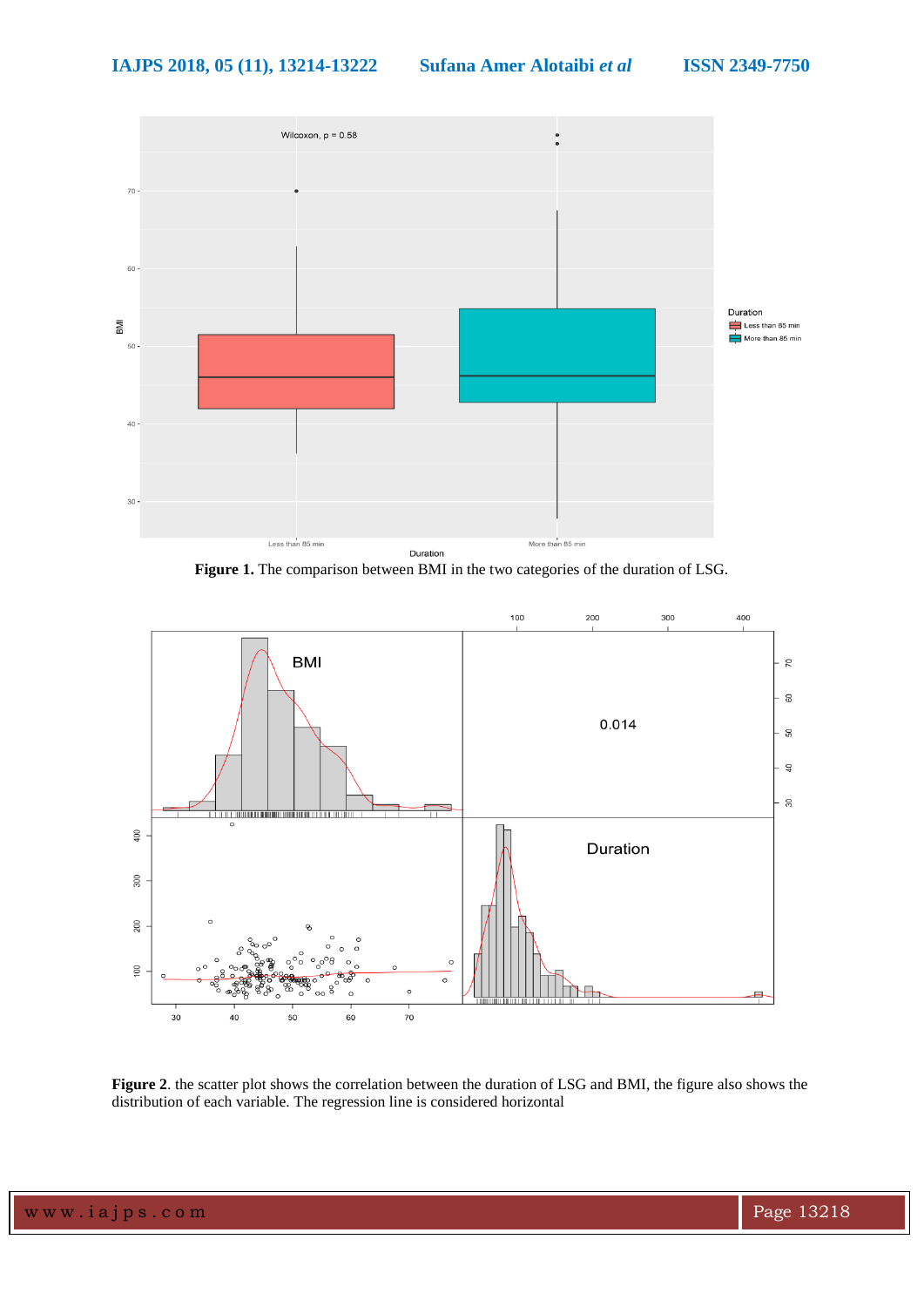

**Figure 3**. box plots showing the median and IQR of the BMI between patients with intraoperative complications and those who have not.



**Figure 4**. box plots showing the median and IQR of the BMI between patients with intraoperative conversion and those who have not.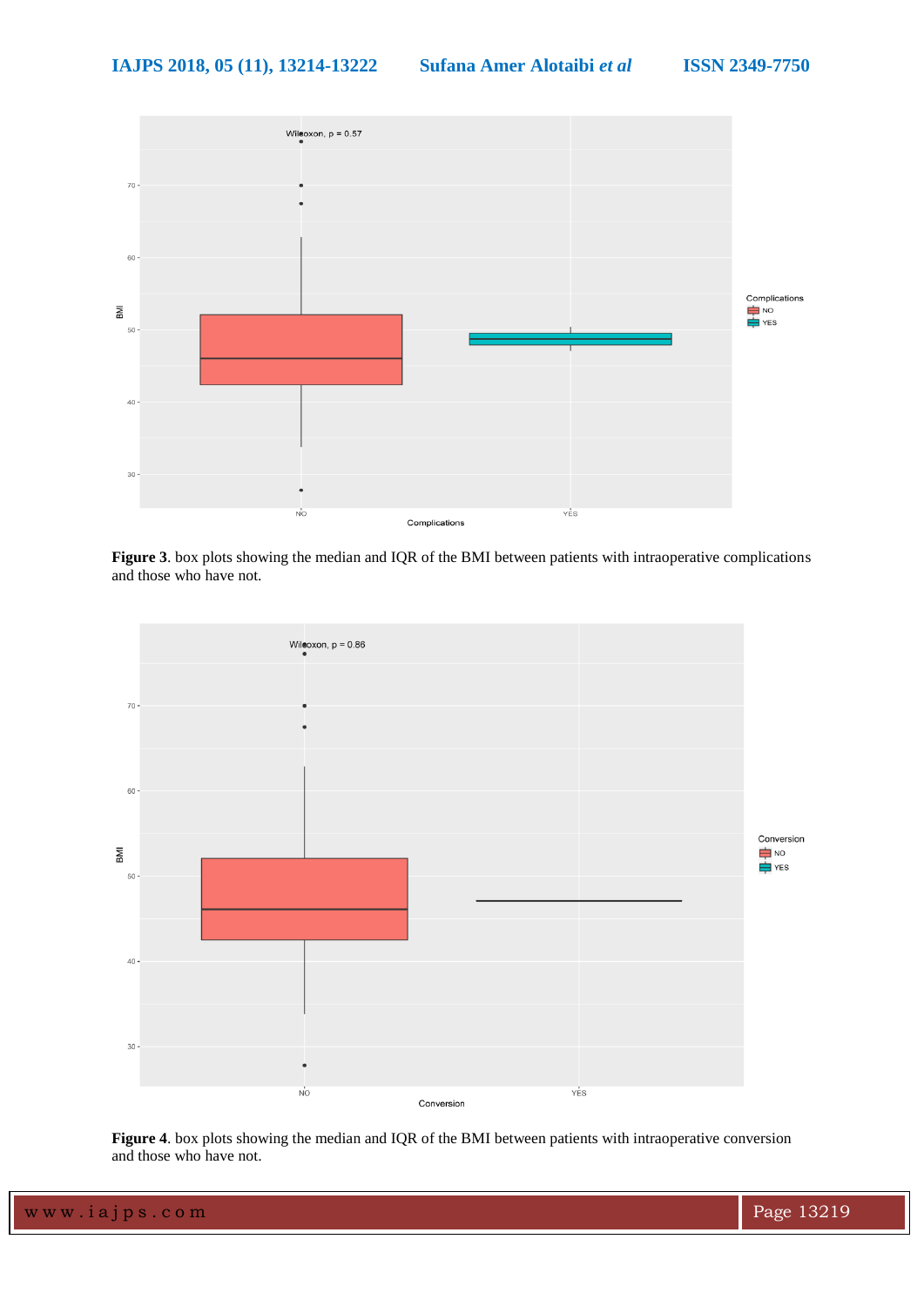#### **DISCUSSION:**

This study provides a new clue to the influence of BMI on the duration of the laparoscopic sleeve gastrectomy. Based on our results, there was no significant relationship between the BMI and length of the operation (P-value = 0.85). Furthermore, there was no significant difference between the long and short surgery based on BMI (P-value  $= 0.58$ ). We also investigated the effect of BMI on the intraoperative complications; However, no difference in BMI between those who had complications and those who had not  $(P-value =$ 0.57).

The laparoscopic sleeve gastrectomy is mainly indicated for patients who are considered super obese (BMI $>40$  Kg/m<sup>2</sup>) with risk of morbidity from the obesity [12,16]. The high BMI during this type of procedure was found to increase the morbidity and complications either perioperative and postoperative. Major et al. revealed that maximum preoperative weight and BMI on the day of operation was found to be associated with high risk of complications [30]. They found that the longer duration of LSG, the more complications will be. The surgeons should be warned that the increased duration predicted the occurrence of post-operative complications [30]. That's why we investigated the BMI as a potential determining risk factor for the duration of the procedure. Another study found that increase the duration of the LSG, increased the risk of perioperative complications by 160% [31]. The BMI is one of the determining factors of the number of stapler firing which would increase the risk of anastomotic leakage as in cases of colon cancer but unfortunately it was not investigated in LSG [32]. Major et al. found that the increased stapler firing caused increase of perioperative complications [30].

The BMI was also included as one of predictor of complications in sleeve gastrectomy in Aminian calculator [25]. Sanni et al reported that the main independent risk factor for perioperative complication is age and BMI [33]. In addition, they found that one-point increase in BMI was associated with 2% increase in post-operative complications [33]. Andreini et al. found that preoperative weight loss decreased the operative and post-operative complications [34].

We did not find a study on literature that assessed the BMI effect on the duration of the LSG. Instead, there are studies that reported the duration of the surgery and we compared it to our study. Tucker et al. found that the mean duration of the LSG was 60 minutes. The reported BMI is considered the same as our study but, yet it has less operative duration [35]. Furthermore, Kehagias et al. conducted a randomized clinical trial and they found that the

mean duration of LSG was 126 minutes [36]. The BMI is considered the same as our study and still the duration of the LSG is much longer than our study. However, these results do not fully support our results due to lack of statistical tests. There are almost no studies in literature that investigated the effect of BMI on the duration of LSG. However, it is well documented in other surgeries. Klasen et al reported that there was no effect of BMI on the duration of surgery or post-operative complication [37]. The laparoscopic cholecystectomy was also found to have a longer duration with higher BMI [387]. However, it was not related to intraoperative complication rates and conversion to open type of surgery [38]. These results support our results that there was no effect of BMI on the intraoperative and conversion rate. Other studies reported the deleterious effect of BMI on the infection rate and intraoperative complications [38-43]. The duration of laparoscopic surgeries was found to be elongated in higher BMI [38, 40,41]. The effect of BMI on the duration of LSG and intraoperative complications needs to be addressed more in the literature. This is crucial to decrease intraoperative complications by decreasing pre-operative BMI.

In conclusion, the BMI did not have effect on the duration of LSG and intraoperative complications.

#### **Limitations**

The small number of intraoperative complications and conversion in our cohort did not allow for accurate estimation of the risk of BMI on the intraoperative complications.

## **CONCLUSION:**

Based on our results, there was no significant relationship between the BMI and length of the operation and intraoperative complications.

#### **REFERENCES:**

- 1. Ng M, Fleming T, Robinson M, Thomson B, Graetz N, Margono C et al. Global, regional, and national prevalence of overweight and obesity in children and adults during 1980- 2013: a systematic analysis for the Global Burden of Disease Study 2013. Lancet (London, England). 2014;384(9945):766-81. doi:10.1016/s0140-6736(14)60460-8.
- 2. Hruby A, Hu FB. The Epidemiology of Obesity: A Big Picture. PharmacoEconomics. 2015;33(7):673-89. doi:10.1007/s40273-014- 0243-x.
- 3. Kelly T, Yang W, Chen CS, Reynolds K, He J. Global burden of obesity in 2005 and projections to 2030. International journal of obesity (2005). 2008;32(9):1431-7. doi:10.1038/ijo.2008.102.
- 4. WHO E. Body mass index BMI. 2018.
- 5. Apovian CM, Mechanick JI. Obesity IS a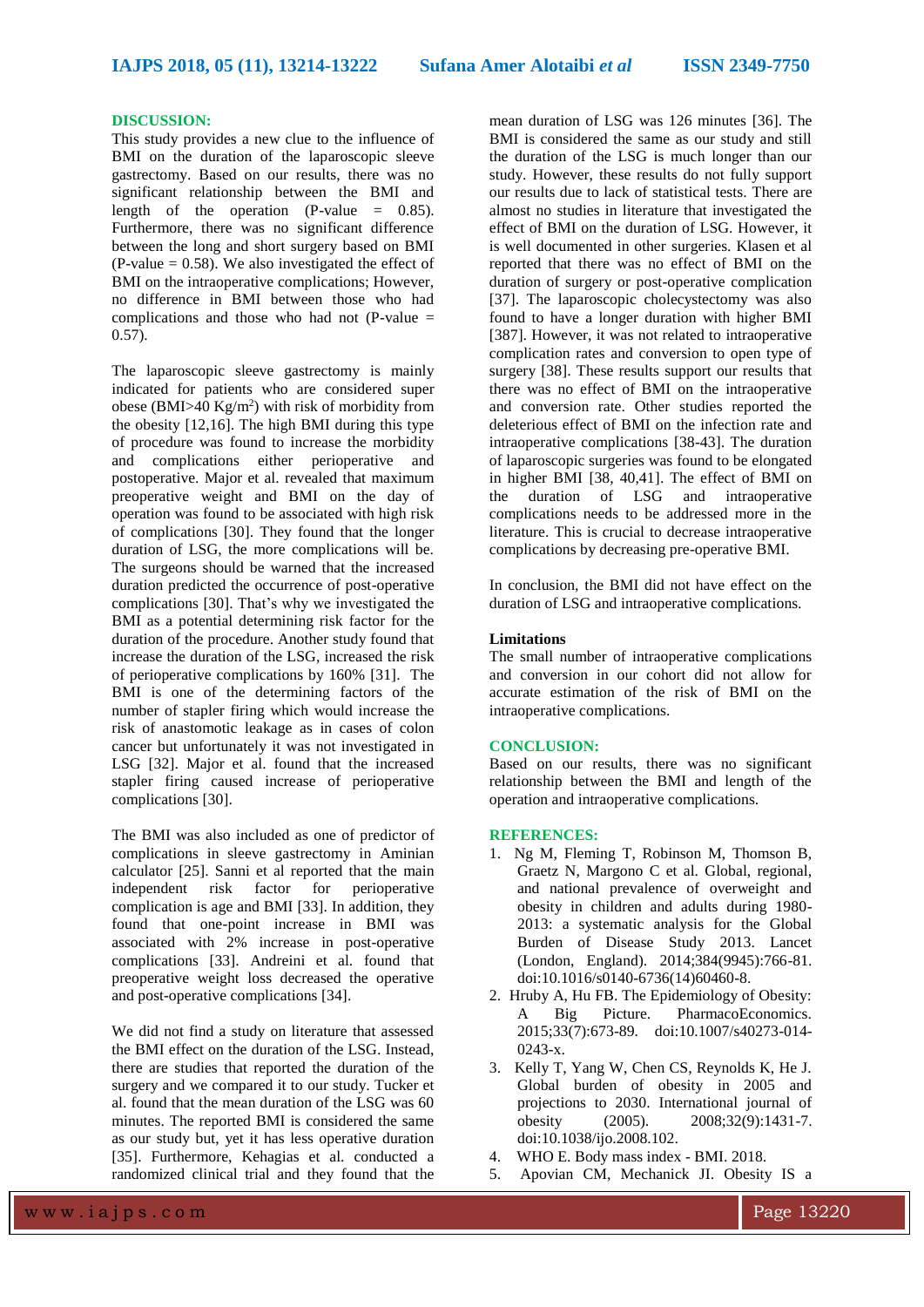disease ! 2013:367-8. doi:10.1097/01.med.0000433068.09294.a1.

- 6. Geets E, Meuwissen MEC, Van Hul W. Clinical, molecular genetics and therapeutic aspects of syndromic obesity. Clinical genetics. 2018. doi:10.1111/cge.13367.
- 7. Formiguera X, Cantón A. Obesity: epidemiology and clinical aspects. Best Practice & Research Clinical Gastroenterology. 2004;18(6):1125-46. doi[:https://doi.org/10.1016/j.bpg.2004.06.030.](https://doi.org/10.1016/j.bpg.2004.06.030)
- 8. McAllister EJ, Dhurandhar NV, Keith SW, Aronne LJ, Barger J, Baskin M et al. Ten putative contributors to the obesity epidemic. Critical reviews in food science and nutrition. 2009;49(10):868-913.

doi:10.1080/10408390903372599.

- 9. Clinical Guidelines on the Identification, Evaluation, and Treatment of Overweight and Obesity in Adults--The Evidence Report. National Institutes of Health. Obesity research. 1998;6 Suppl 2:51S-209S.
- 10. Hruby A, Hu FB. The Epidemiology of Obesity: A Big Picture. PharmacoEconomics. 2015;33(7):673-89. doi:10.1007/s40273-014- 0243-x.
- 11. Rueda-Clausen CF, Benterud E, Bond T, Olszowka R, Vallis MT, Sharma AM. Effect of implementing the 5As of obesity management framework on provider-patient interactions in primary care. Clinical obesity. 2014;4(1):39-44. doi:10.1111/cob.12038.
- 12. Mechanick JI, Kushner RF, Sugerman HJ, Gonzalez-Campoy JM, Collazo-Clavell ML, Guven S et al. American Association of Clinical Endocrinologists, The Obesity Society, and American Society for Metabolic & Bariatric Surgery Medical Guidelines for Clinical Practice for the perioperative nutritional, metabolic, and nonsurgical support of the bariatric surgery patient. Surgery for obesity and related diseases : official journal of the American Society for Bariatric Surgery. 2008;4(5 Suppl):S109-84. doi:10.1016/j.soard.2008.08.009.
- 13. Braunwald E, Jensen MD, Fahrbach K. Bariatric Surgery. 2004;292(14).
- 14. Marsk R, Naslund E, Freedman J, Tynelius P, Rasmussen F. Bariatric surgery reduces mortality in Swedish men. The British journal of surgery. 2010;97(6):877-83. doi:10.1002/bjs.6985.
- 15. Yumuk V, Tsigos C, Fried M, Schindler K, Busetto L, Micic D et al. European Guidelines for Obesity Management in Adults. Obesity Facts. 2015;8(6):402-24. doi:10.1159/000442721.
- 16. Rosenthal RJ, Diaz AA, Arvidsson D, Baker RS, Basso N, Bellanger D et al. International Sleeve Gastrectomy Expert Panel Consensus

Statement: best practice guidelines based on experience of >12,000 cases. Surgery for obesity and related diseases : official journal of the American Society for Bariatric Surgery. 2012;8(1):8-19.

doi:10.1016/j.soard.2011.10.019.

- 17. Dietrich A. [Will laparoscopic sleeve gastrectomy continue to exist as a stand-alone procedure? : A procedure critical perspective]. Der Chirurg; Zeitschrift fur alle Gebiete der operativen Medizen. 2018;89(8):583-8. doi:10.1007/s00104-018-0680-8.
- 18. Cottam D, Qureshi FG, Mattar SG, Sharma S, Holover S, Bonanomi G et al. Laparoscopic sleeve gastrectomy as an initial weight-loss procedure for high-risk patients with morbid obesity. Surgical Endoscopy And Other Interventional Techniques. 2006;20(6):859-63. doi:10.1007/s00464-005-0134-5.
- 19. Baltasar A, Serra C, Pérez N, Bou R, Bengochea M, Ferri L. Laparoscopic Sleeve Gastrectomy: A Multi-purpose Bariatric Operation. Obesity Surgery. 2005;15(8):1124- 8. doi:10.1381/0960892055002248.
- 20. Maggard MA, Shugarman LR, Suttorp M, Maglione M, Sugerman HJ, Livingston EH et al. Meta-analysis: surgical treatment of obesity. Annals of internal medicine. 2005;142(7):547-59.
- 21. Lager CJ, Esfandiari NH, Subauste AR, Kraftson AT, Brown MB, Cassidy RB et al. Roux-En-Y Gastric Bypass Vs. Sleeve Gastrectomy: Balancing the Risks of Surgery with the Benefits of Weight Loss. Obesity Surgery. 2017:27(1):154-61. doi:10.1007/s11695-016-2265-2.
- 22. Barzin M, Khalaj A, Motamedi MA, Shapoori P, Azizi F, Hosseinpanah F. Safety and effectiveness of sleeve gastrectomy versus gastric bypass: one-year results of Tehran Obesity Treatment Study (TOTS). Gastroenterology and Hepatology From Bed to Bench. 2016;9(Suppl1):S62-S9.
- 23. Ochner CN, Gibson C, Carnell S, Dambkowski C, Geliebter A. The neurohormonal regulation of energy intake in relation to bariatric surgery for obesity. Physiology & behavior. 2010;100(5):549-59. doi:10.1016/j.physbeh.2010.04.032.
- 24. Garofalo F, Pescarus R, Denis R, Atlas H, Garneau P, Philie M et al. Laparoscopic Sleeve Gastrectomy : A Radiological Guide to Common Postsurgical Failure. 2018:1-13. doi:10.1016/j.carj.2017.10.004.
- 25. Aminian A, Brethauer SA, Sharafkhah M, Schauer PR. Development of a sleeve gastrectomy risk calculator. Surgery for obesity and related diseases : official journal of the American Society for Bariatric Surgery. 2015;11(4):758-64.